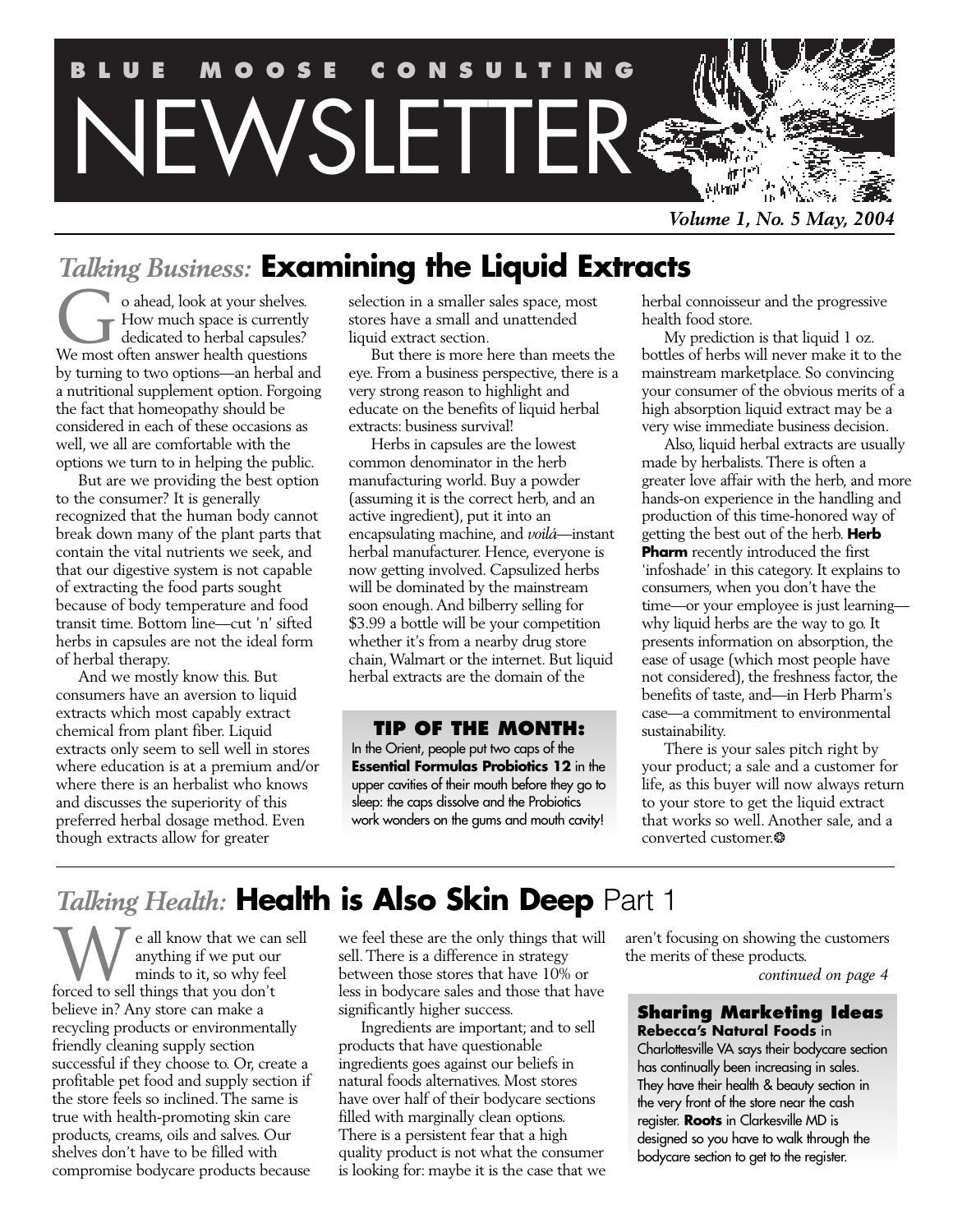

## **MAJOR NEW PRODUCT ANNOUNCEMENT**

Bluebonnet is near the launch of a fantastic new product: **SUPEREARTH SOY PROTEIN POWDER**

#### **Phytonutrient-rich**

- fruit polyphenols high lignans
	-
- 
- 6 berries 15 gms protein
- beta glucans earthsweet<sup>\*</sup>
- 1 lb. can, 2 flavors: vanilla + chocolate

You will see that you have been waiting for this protein option! **Launching early June.**

## **SUPER EARTH PROMO**

Bluebonnet's first seasonal promotion has been very successful. **Buy-in continues until May 15: Buy 3, get 1 free — Buy 6 get 2 free etc. on the Super Earth products (multivitamin)**

Remember the Bluebonnet functional fish oils brochure: **EPAX oils are a name you can trust!**



#### **DETOX SPECIAL: ALLERGY SUPPORT**

**20% OFF Super Echinacea, Eyebright, Nettle Blend, and Eyebright-Nettle Compound.** (1 & 4 oz. sizes)

This is the time of year to get **Eyebright-Nettle Compound** into everybody's hands.

#### **New Product Introductory Offer**— **20% OFF TILL 5/31 Cranberry Liquid Extract, Oral Health Tonic**

Last month to sign up for the **Summer Seasonal Promotion:** mix & match, buy in cases and save: Ginsengs-American, Chinese and Chinese Glycerite. Eleuthro, Good Mood tonic. Pharma Kava Caps and liquid, Rhodiola and Pharma Maca

Herb Pharm co-founder **Ed Smith was named one of the 25 Supplement Visionaries** in the April issue of Natural Foods Merchandiser. His predictions for the next big thing? MACA. Learn the benefits of Herb Pharm's **Pharma Maca**.

Are people asking you for a supplemental source of cinnamon? They will be. Herb Pharm will relaunch their **Cinnamon Extract** this summer.

Not represented by BMC in NJ, NC



## **NORDIC NATURALS**

#### **15% OFF**

- **Complete Formula** (Omega-3s & Omega-6s from organic borage oil)
- **ProAlgen** (Algae-Bind<sup>™</sup> alginate and Milk Thistle Extract — 80% silymarin — in a kosher veggiecap).

The May-June Nordic Newsletter is the first fullcolor edition. Products highlighted are the awardwinning **Detox Formula** (sodium alginate), and the **Arctic Cod Liver Oil Singles**, the **2004 "Best Taste Award"** from the American Culinary Institute.

The newsletter highlights **Omega-3s for long**term and safe weight loss. These newsletters are sensational sales tools. Are you using these educational pieces to gain customers?



**15% OFF** in units of 12 (per SKU) **Allergy season remedies** #7 Hayfever, #55 Pollen & Weed, #56 Dust, Mold & Animal Dander, # F07 Allergies for Kids—**The very best prevention for this time of year!**

**New look labels. Newton ointments** are the first to sport the new, modern and attractive Newton Homeopathic labels. **Discounts available.**

**Newton ointments:** arnica, calendula, echinacea, hemorrhoids, rhus tox 3x, trauma, thuja, hypericum. Available in 1 oz., 4 oz. and 8 oz. jars. How convenient.

Pump Spray Specials: N211 Itch Stopper, N213 Throat Miracle, N218 Sports Injury **20% OFF** in units of 6 per SKU

**Complex Specials:** #34 Accident rescue, #41 Eye Irritation, #43 Hives **BUY 5, GET THE SIXTH FREE**

**Do you want to increase your homeopathic sales?** Want staff members to speak with confidence about the Homeopathic section in your store? Newton's has revised its **Retailer Certification Class. Next date: May 22**

Make reservations and travel to Newton's, where homeopathy works for everyone.

Not represented by BMC in PA, NJ Not represented by BMC in NC, WV

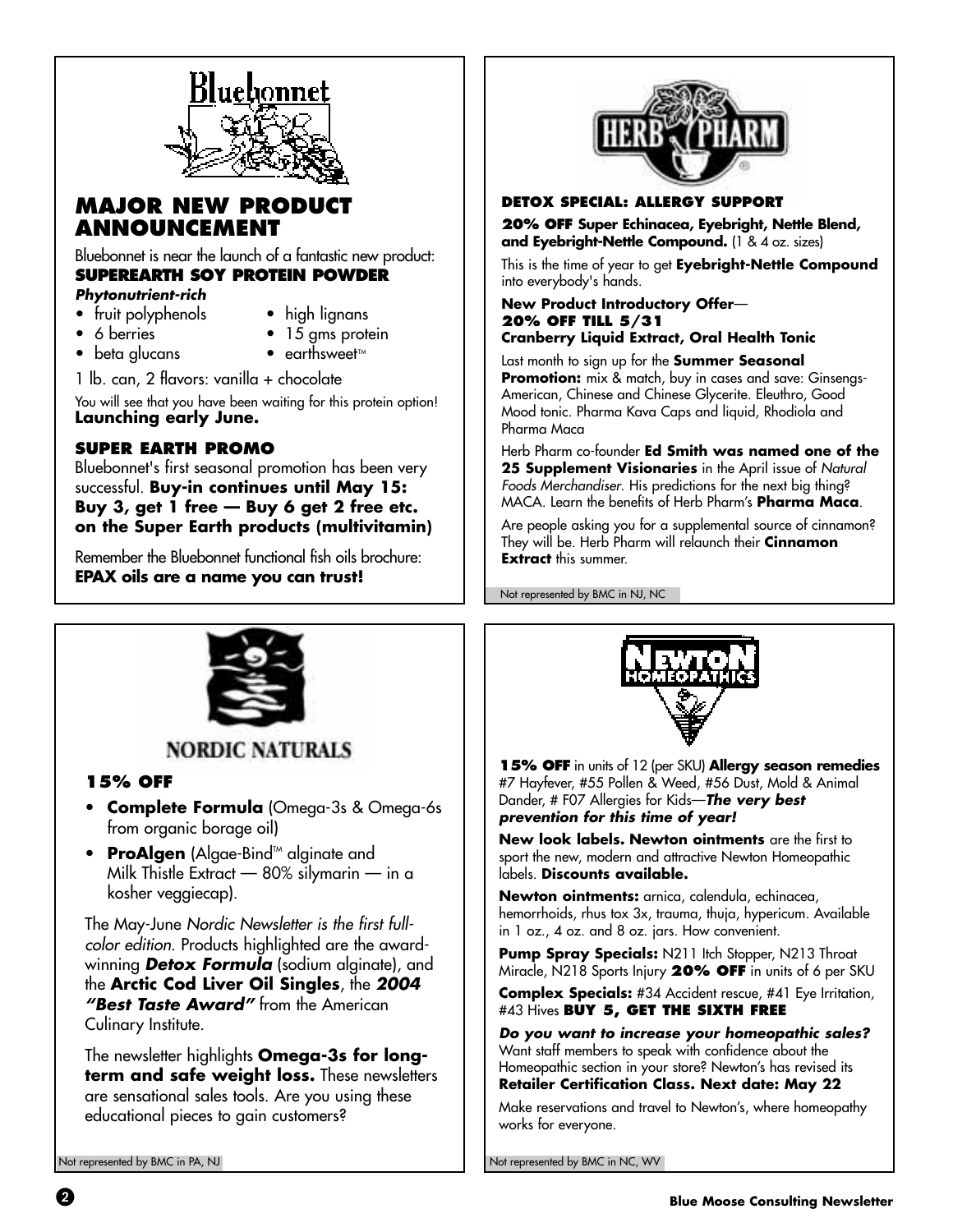

#### **GREENS SALES GROWING!**

People LOVE the new **Daily Greens Formula from Aloe Life**. Stores say the taste is exceptional. **2 gm sample sizes** now available for your customers, and the very educational color brochure now includes this very green, very healthful product.

- now for cleansing and allergy support; always for tissue cleansing and Ph balancing!
- A tablespoon is a powerful cleansing tool.
- And the price is more than competitive—it is superlative.
- Stores are buying 6 bottles to **get the introductory discount**
- Truly a 2-month supply. No fillers or potential irritants or proteins.

**Herpa Rescue<sup>™</sup> Natural** 

WELL-IN-HAND®

**Herpa Rescue™ Counter** 

**• Fast effect • Eases outbreaks • soothes itchy, tender, painful recurrences • satisfaction guaranteed! • contains ONLY pure ingredients like all Well-**

**NEW—the 5 NATURAL BODY WASH FOAMERS** are quite the rage. A fun, thick and rich aromatic foam: (green) Minty Mischief, (white)

Spicy Rumor and Unscented Mystique, and (pink) Lavender Lunacy and Jasmine Desire. Castile soap, calendula and pure, aromatic

**Soap Soother**

Herpa Rescue Treatment Display: 6 Soap Soother, 6 Rescue Treatment and 12 Treatment Trial Vials

**Display**

**in-Hand products!**

essential oils.

#### Perfect trio: learn to use them **Daily Greens + Aloe Detox Plus + FiberMate**

**10% OFF**

## **PERFECT** ORGANICS

#### **As Clean as it Gets. 24-7 Skin Care**

#### **100% Shea Butter**

Lavender Lavish Shea Butter Mandarin Chocolate Shea Butter Mint Chocolate Shea Butter Orange Ginger Shea Butter

**Lip Balms:** vegan shea butters in orange ginger, fresh mint, vanilla twist

#### **Perfect lather for shower gel, bath soak and shaving gel**

Ultimate Body Wash—citrus fresh Ultimate Body Wash—lavender lavish Ultimate Body Wash—orange ginger Ultimate Body Wash—nilla mint

Ultimate Body Scrub—lavender lavish Ultimate Body Scrub—orange ginger

**Perfect Cream** incredible benefits for premature aging and sun-damaged skin.

## EugentialEgymular

Essential Formulas is finding its place. Stores that carry the products, specifically the Probiotics 12, are reaching for a **proven product for specific digestive disorders**. A hospital stay, or a hospital worker, Crohn's disease, H. Pylori bacteria, strong antibiotic therapy all require an appropriate, well-researched product to stabilize and maintain health.

**PROBIOTICS 12** is an internationally successful product **used in hospitals, made by doctors and reflecting many positive published scientific studies.** Plant-based probiotics are most beneficial for the digestive system.

**Increase visibility** by scheduling Anne Louis Gittleman to speak on a local radio program about her impressions with the Essential Formula line.

# **OLBAS®**

**Olbas in Spring.** Gain seasonal customers for life as they gain relief and return for Olbas again and again.

**Spring Counter Display** \$167.19 (12) Olbas Oils, (12) Olbas inhalers, (12) bath, (12) salve.

**Buy direct** and get hand-out samples of the oil and pastilles

**Olbas INSTANT tea is great relief for seasonal allergy discomfort**. Ask Michael about deals on this tea with a special Olbas counter display.

#### **NATURE'S WONDERLAND™**

**BUY 4, GET ONE FREE**— MUST identify to order-taker

Wildcrafted herbs in veggie caps

**Herbal Detoxification Formula**™, 60 Vcaps/475mg. Proprietary Blend: Alfalfa, Buckthorn Bark, Licorice, Red Clover, Barberry, Burdock Root, Poke Root, Stillingia, Prickly Ash.

**Catfish Bitters**™, 60 Vcaps/525mg. 18 healing tonic herbs and roots that gently strengthen and invigorate the whole body, while providing a gentle detoxification.



#### **Momentum Growing**

This just in: **Juvo sales in the mid-Atlantic are the best in the US.**

Are you carrying Juvo?

freeze dried, enzyme rich meal replacement. one packet equals a natural raw

complete meal. Just add water and drink.

Available soon: a Juvo floor display **10 boxes of the Juvo 15 pak—at 25% off**

Juvo has been featured recently in **Delicious Living, Better Nutrition, Yoga Journal**.

**Juvo is being used very successfully with diabetics**

Not represented by BMC in PA, NJ